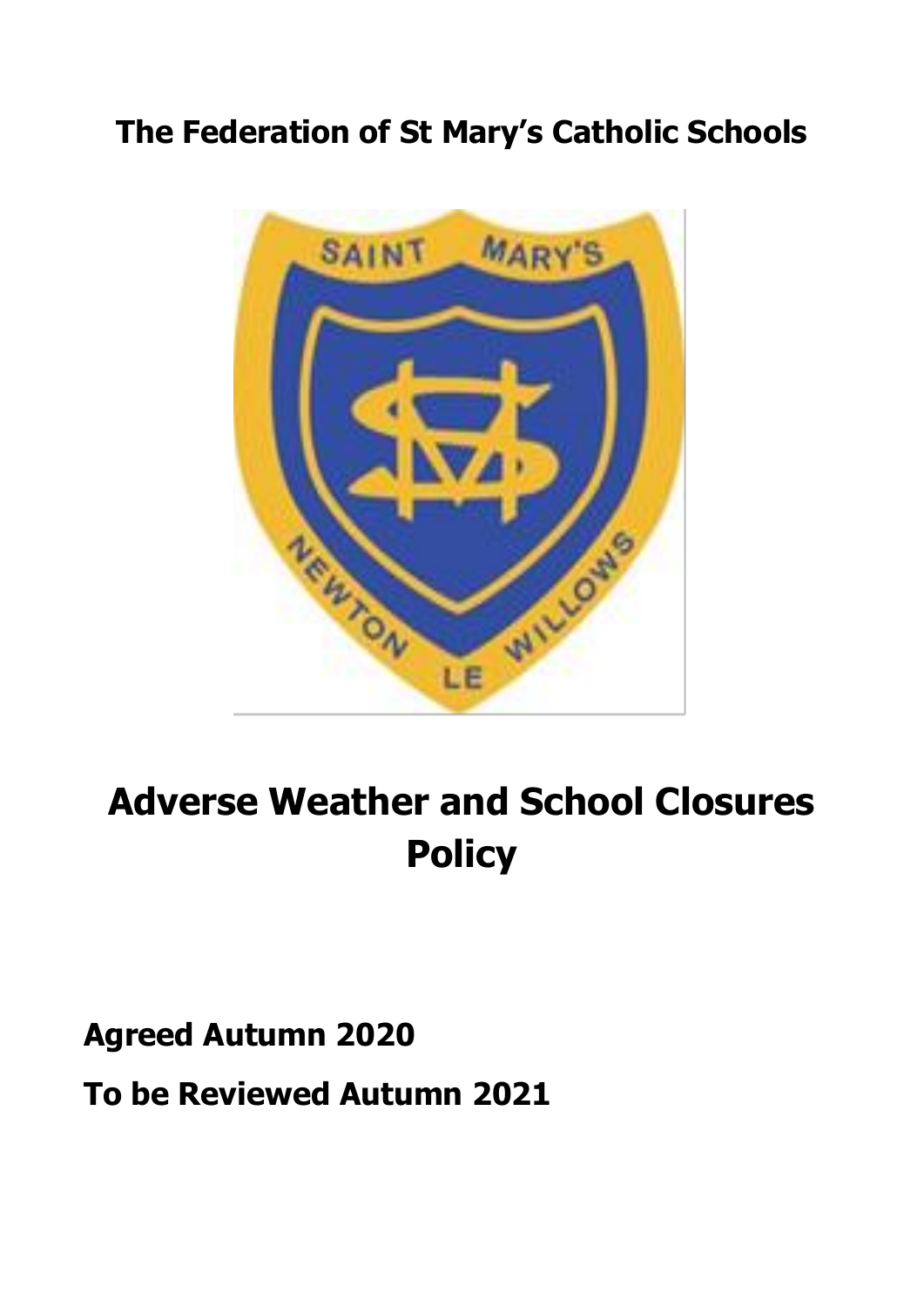## **THE FEDERATION OF ST. MARY'S CATHOLIC SCHOOLS**

## **ADVERSE WEATHER CONDITIONS & CLOSURES**

During the winter months there are occasions when we may experience adverse weather conditions that can affect the opening and safe operation of the school. It can be difficult when we have snow and ice to determine how this will impact on travel arrangements for pupils and staff.

Every effort will be made to keep the school open and staffed. However, in adverse weather conditions some staff may arrive late and the start of the school day could be affected. Adverse weather may also affect the operation of the breakfast club, so parents/carers would need to be prepared for breakfast club being closed, if we do not have the staff on site to open the school. We will always try to keep parents informed in the event of our school or breakfast club being closed.

The decision to close the school either before or during the school day will be made by the Head Teacher in consultation with The Chair of Governors. The school will only be closed if one or more of the following conditions apply:

- **1.** There are insufficient staff to come in to keep the school running safely.
- **2.** Conditions on site are dangerous.
- **3**. Conditions considered to be or are anticipated to later become too hazardous for travel.

If the school is to close:

**1.** The closure will be recorded on the St Helens Council Website:

### **www.sthelens.gov.uk/schoolclosures**

**2**. Parents will be alerted to the closure using our text service and school social media channels, once the closure has been logged with St Helens Council.

If the school is closed, we will try and make a decision as early as possible, and we will aim to reopen as soon as we can. The school will make all practical efforts to keep parents informed about the situation, as we appreciate that such conditions and uncertainty can place considerable difficulties upon parents. We advise parents to check the following for updates:

- **Check our website**
- **Listen to local radio broadcasts**
- **Check the school's social media channels**

The school appreciates that during bad weather children may arrive late. If delayed, parents should endeavour to contact the school to let them know they are on their way. You can do this by:

- Phone: **01744 678357** (infants), **01744 678603** (juniors)
- Email: **stmaryrcni@sthelens.org.uk** (infants) **stmaryrcnj@sthelens.org.uk** (juniors)

In instances where families are cut off and cannot get their children into school, parents should inform the school of this situation. We have a legal duty to clarify the absence to the Local Authority. Parents acting on the assumption that the school would be closed without gaining